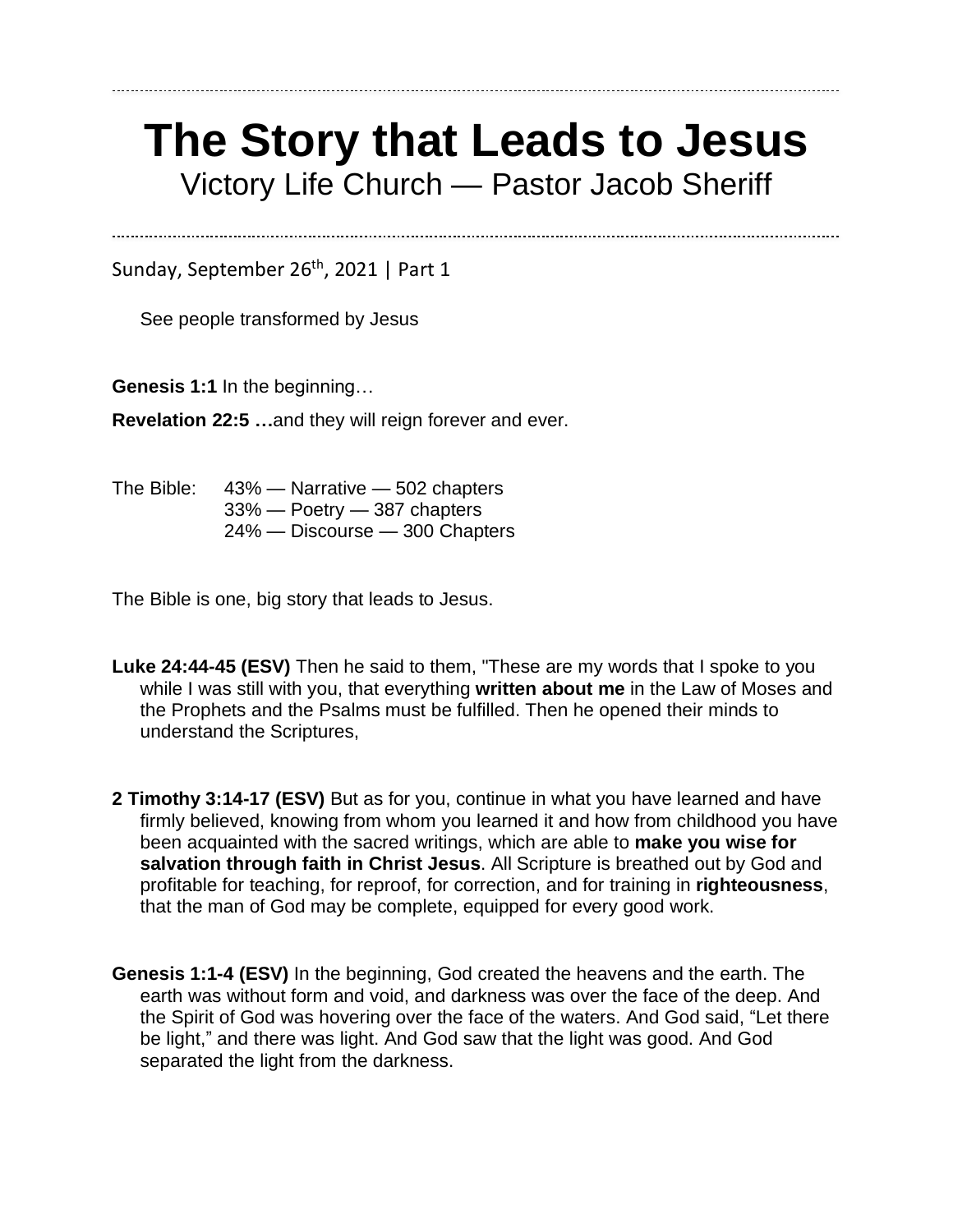**Genesis 1:26-27 (ESV)** Then God said, "Let us make **man** in our **image**, after our **likeness**. And let them have **dominion** over the fish of the sea and over the birds of the heavens and over the livestock and over all the earth and over every creeping thing that creeps on the earth." So God created **man** in his own image, in the **image of God** he created **him**; **male and female** he created **them**.

What are humans for? **To reflect His image and steward His world.**

**Genesis 1:28 (ESV)** And God **BLESSED** them. And God said to them, "Be **fruitful** and **multiply** and **fill the earth** and **subdue it**, and have **dominion** over the fish of the sea and over the birds of the heavens and over every living thing that moves on the earth."

**BLESSED** means to be endued with capacity to fulfill a vocation..

How will humans know how to rule the world well, discerning good from evil? By **trusting** God.

- **Genesis 2:15-17 (ESV)** The Lord God took the man and put him in the garden of Eden to **work** it and **keep** it. And the Lord God commanded the man, saying, "You may surely eat of every tree of the garden, but of the tree of the knowledge of good and evil you shall not eat, for in the day that you eat of it you shall surely die."
- **Genesis 3:1-6 (ESV)** Now **the serpent** was more **crafty** than any other **beast** of the field that the Lord God had made. He said to the woman, "Did God actually say, 'You shall not eat of any tree in the garden'?" And the woman said to the serpent, "We may eat of the fruit of the trees in the garden, but God said, 'You shall not eat of the fruit of the tree that is in the midst of the garden, neither shall you touch it, lest you die.'" But the serpent said to the woman, "You will not surely die. For **God knows** that when you eat of it your eyes will be opened, and **you will be like God**, knowing good and evil." So when the woman **saw** that the tree was good for food, and that it was a delight to the eyes, and that the tree was **to be desired to make one wise**, she **took** of its fruit and ate, and she also **gave** some to her husband who was with her, and he ate.

Humans fail at fulfilling their vocation and identity of being image-bearers: SIN.